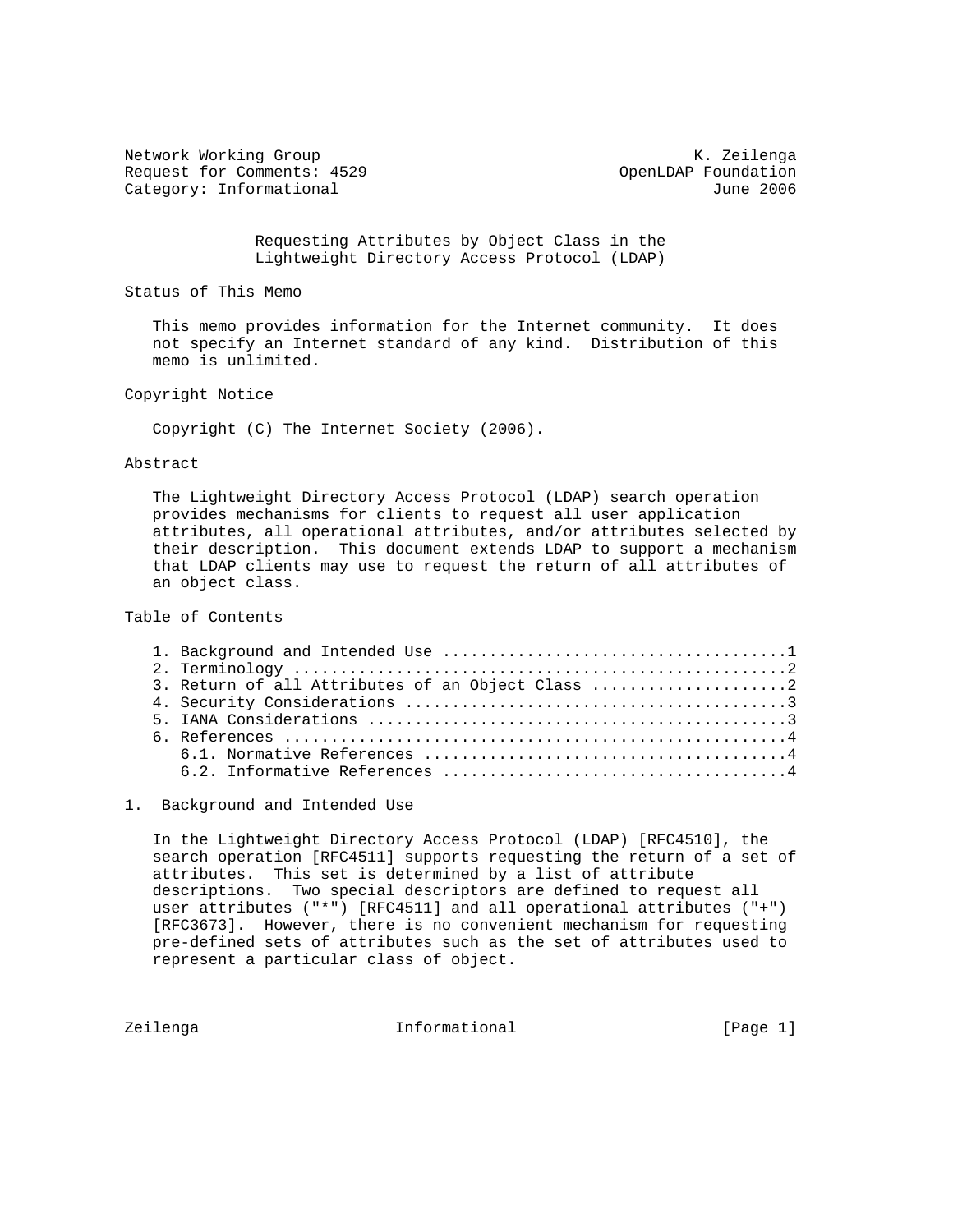This document extends LDAP to allow an object class identifier to be specified in attributes lists, such as in Search requests, to request the return of all attributes belonging to an object class. The COMMERCIAL AT ("@", U+0040) character is used to distinguish an object class identifier from an attribute descriptions.

 For example, the attribute list of "@country" is equivalent to the attribute list of 'c', 'searchGuide', 'description', and 'objectClass'. This object class is described in [RFC4519].

 This extension is intended primarily to be used where the user is in direct control of the parameters of the LDAP search operation, for instance when entering an LDAP URL [RFC4516] into a web browser, such as <ldap:///dc=example,dc=com?@organization?base>.

2. Terminology

 In this document, the key words "MUST", "MUST NOT", "REQUIRED", "SHALL", "SHALL NOT", "SHOULD", "SHOULD NOT", "RECOMMENDED", "MAY", and "OPTIONAL" are to be interpreted as described in BCP 14 [RFC2119].

 DSA stands for Directory System Agent (or server). DSE stands for DSA-specific Entry.

3. Return of All Attributes of an Object Class

 This extension allows object class identifiers to be provided in the attributes field of the LDAP SearchRequest [RFC4511] or other request values of the AttributeSelection data type (e.g., attributes field in pre/post read controls [ReadEntry]) and/or <attributeSelector> production (e.g., attributes of an LDAP URL [RFC4516]). For each object class identified in the attributes field, the request is to be treated as if each attribute allowed by that class (by "MUST" or "MAY", directly or by "SUP"erior) [RFC4512] were itself listed.

 This extension extends the <attributeSelector> [RFC4511] production as indicated by the following ABNF [RFC4234]:

 attributeSelector =/ objectclassdescription objectclassdescription = ATSIGN oid options ATSIGN =  $8x40$  ; COMMERCIAL AT ("@" U+0040)

where <oid> and <options> productions are as defined in [RFC4512].

Zeilenga **Informational** Informational [Page 2]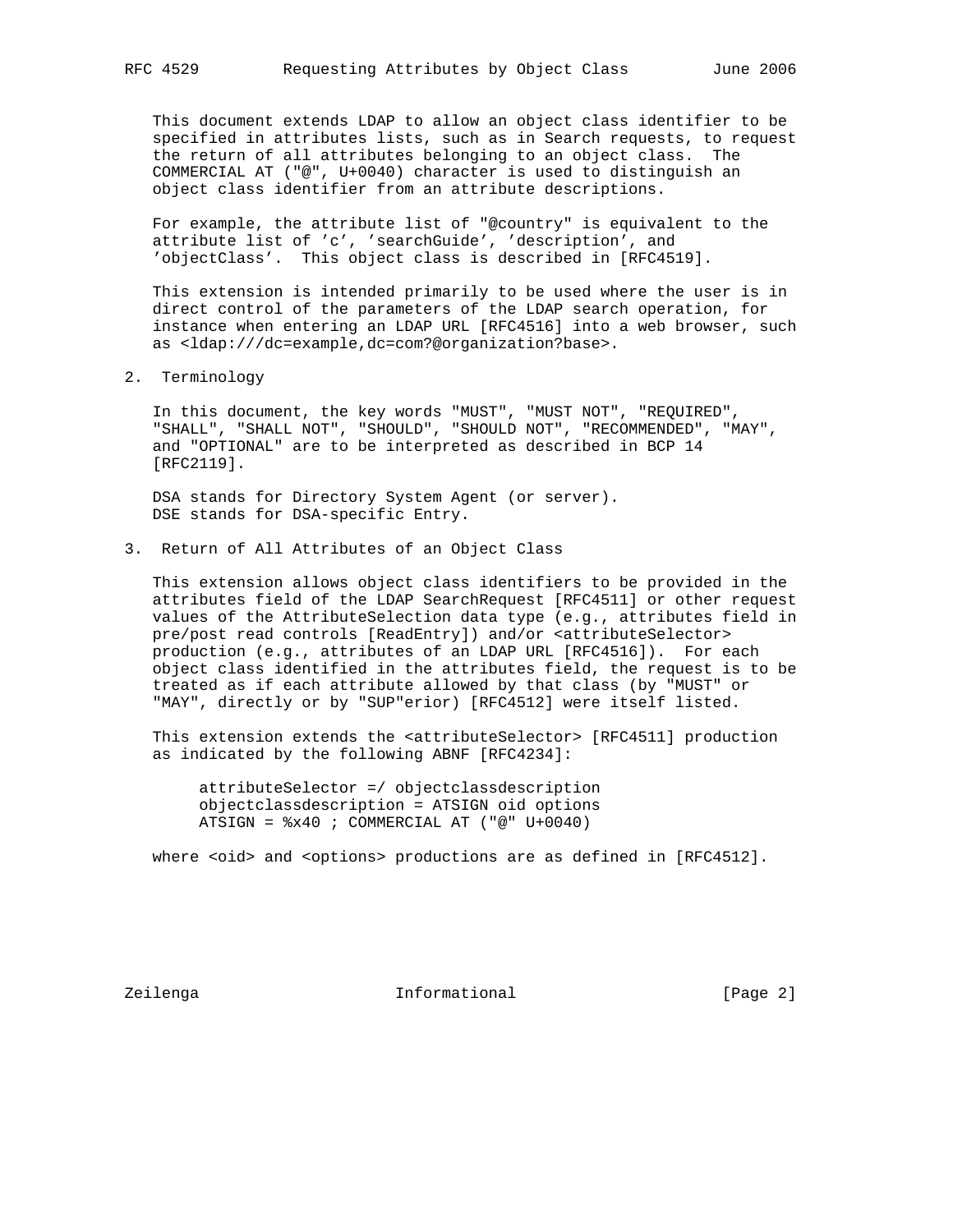The <oid> component of an <objectclassdescription> production identifies the object class by short name (descr) or object identifier (numericoid). If the value of the <oid> component is unrecognized or does not refer to an object class, the object class description is to be treated as an unrecognized attribute description.

The <options> production is included in the grammar for extensibility purposes. An object class description with an unrecognized or inappropriate option is to be treated as unrecognized.

 Although object class description options and attribute description options share the same syntax, they are not semantically related. This document does not define any object description option.

 Servers supporting this feature SHOULD publish the object identifier (OID) 1.3.6.1.4.1.4203.1.5.2 as a value of the 'supportedFeatures' [RFC4512] attribute in the root DSE. Clients supporting this feature SHOULD NOT use the feature unless they know that the server supports it.

## 4. Security Considerations

 This extension provides a shorthand for requesting all attributes of an object class. Because these attributes could have been listed individually, introduction of this shorthand is not believed to raise additional security considerations.

 Implementors of this LDAP extension should be familiar with security considerations applicable to the LDAP search operation [RFC4511], as well as with general LDAP security considerations [RFC4510].

## 5. IANA Considerations

 Registration of the LDAP Protocol Mechanism [RFC4520] defined in this document has been completed.

 Subject: Request for LDAP Protocol Mechanism Registration Object Identifier: 1.3.6.1.4.1.4203.1.5.2 Description: OC AD Lists Person & email address to contact for further information: Kurt Zeilenga <kurt@openldap.org> Usage: Feature Specification: RFC 4529 Author/Change Controller: Kurt Zeilenga <kurt@openldap.org> Comments: none

Zeilenga **Informational** Informational [Page 3]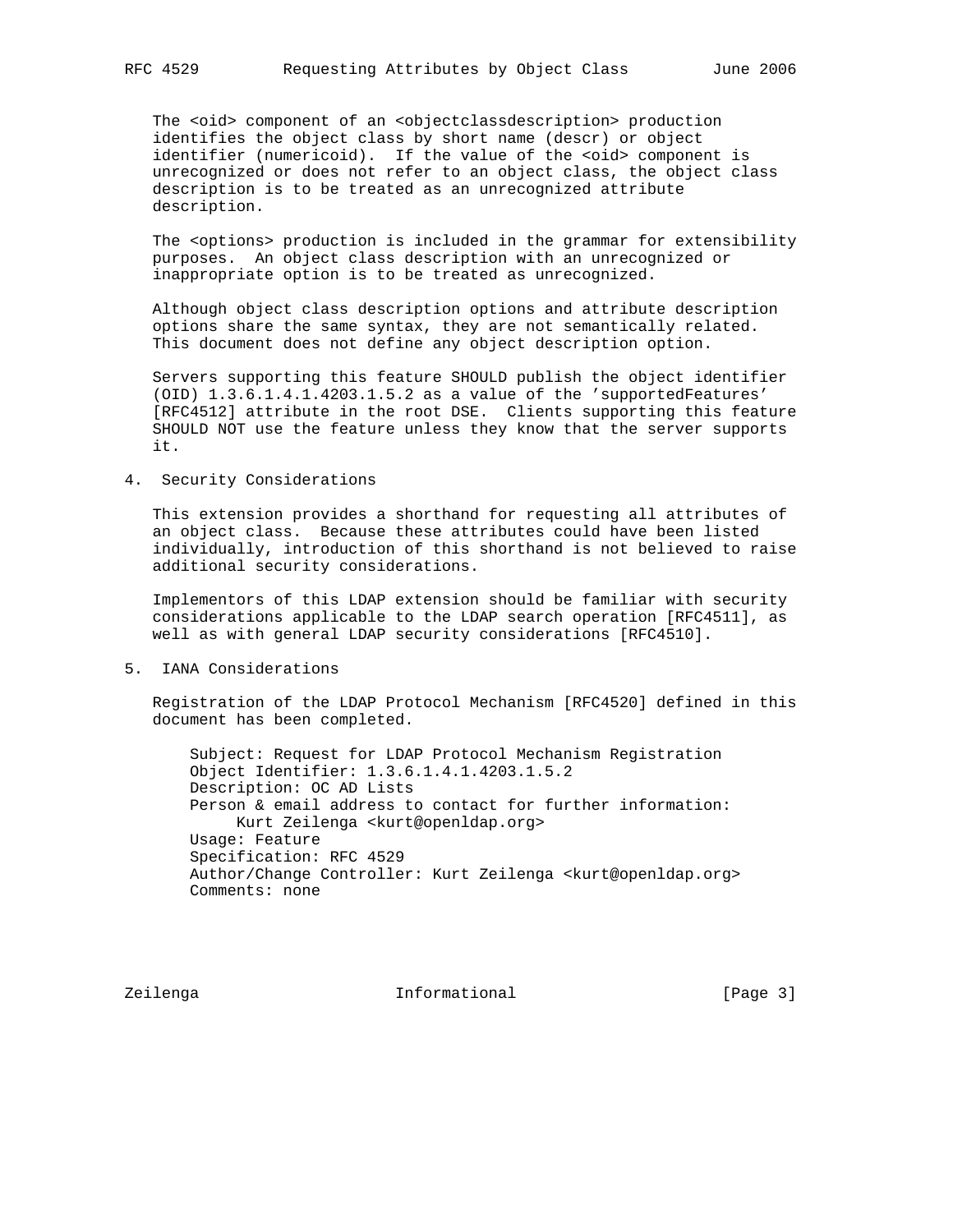This OID was assigned [ASSIGN] by OpenLDAP Foundation, under its IANA-assigned private enterprise allocation [PRIVATE], for use in this specification.

- 6. References
- 6.1. Normative References
	- [RFC2119] Bradner, S., "Key words for use in RFCs to Indicate Requirement Levels", BCP 14, RFC 2119, March 1997.
	- [RFC4234] Crocker, D., Ed. and P. Overell, "Augmented BNF for Syntax Specifications: ABNF", RFC 4234, October 2005.
	- [RFC4510] Zeilenga, K., Ed., "Lightweight Directory Access Protocol (LDAP): Technical Specification Road Map", RFC 4510, June 2006.
	- [RFC4511] Sermersheim, J., Ed., "Lightweight Directory Access Protocol (LDAP): The Protocol", RFC 4511, June 2006.
	- [RFC4512] Zeilenga, K., "Lightweight Directory Access Protocol (LDAP): Directory Information Models", RFC 4512, June 2006.
	- [RFC4516] Smith, M., Ed. and T. Howes, "Lightweight Directory Access Protocol (LDAP): Uniform Resource Locator", RFC 4516, June 2006.
	- [X.680] International Telecommunication Union - Telecommunication Standardization Sector, "Abstract Syntax Notation One (ASN.1) - Specification of Basic Notation", X.680(2002) (also ISO/IEC 8824-1:2002).

## 6.2. Informative References

- [RFC3673] Zeilenga, K., "Lightweight Directory Access Protocol version 3 (LDAPv3): All Operational Attributes", RFC 3673, December 2003.
- [RFC4519] Sciberras, A., Ed., "Lightweight Directory Access Protocol (LDAP): Schema for User Applications", RFC 4519, June 2006.
- [RFC4520] Zeilenga, K., "Internet Assigned Numbers Authority (IANA) Considerations for the Lightweight Directory Access Protocol (LDAP)", BCP 64, RFC 4520, June 2006.

Zeilenga **Informational** Informational [Page 4]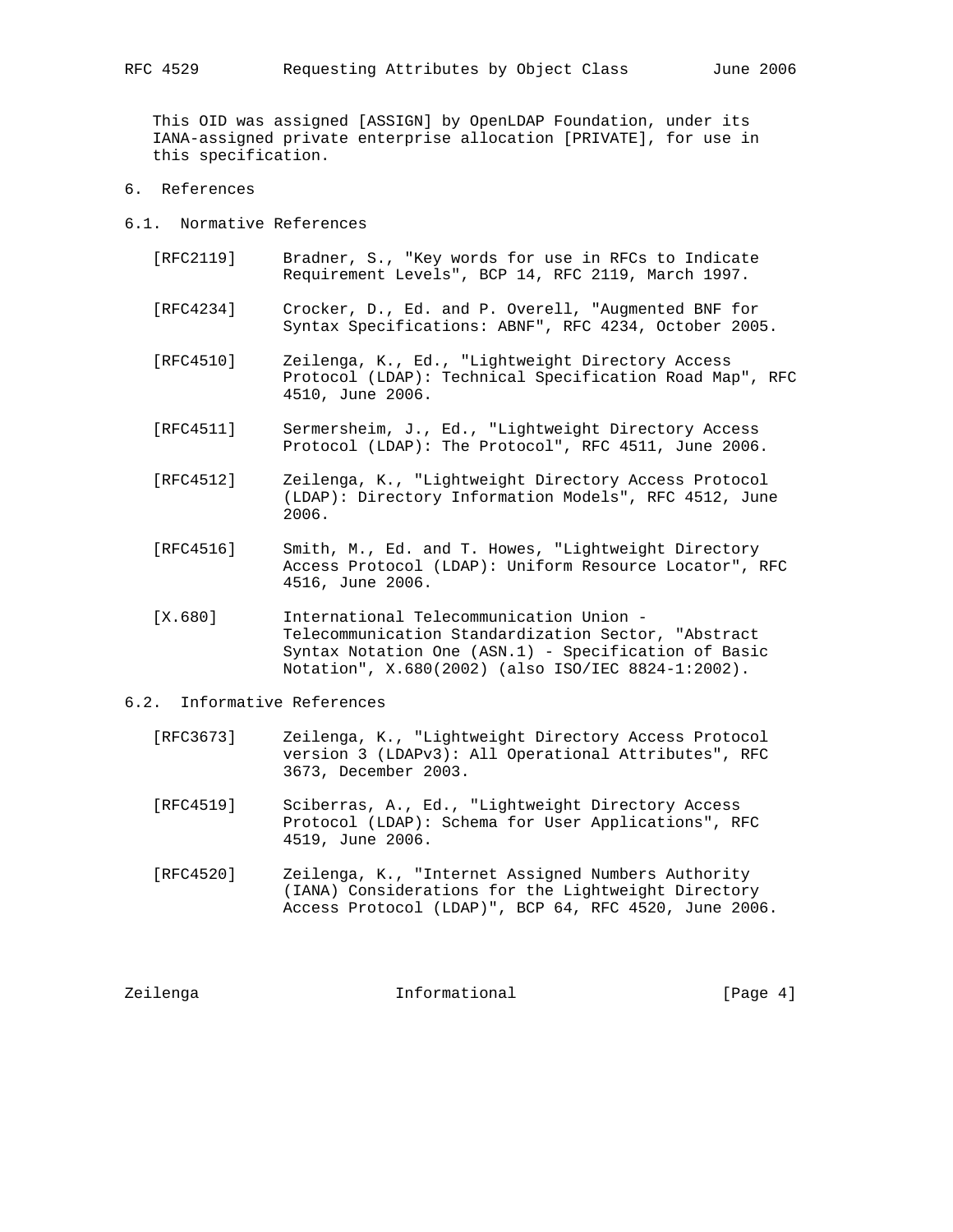| RFC 4529 | Requesting Attributes by Object Class |  |  |  |  |
|----------|---------------------------------------|--|--|--|--|
|----------|---------------------------------------|--|--|--|--|

- [ReadEntry] Zeilenga, K., "Lightweight Directory Access Protocol (LDAP) Read Entry Controls", RFC 4527, June 2006.
- [ASSIGN] OpenLDAP Foundation, "OpenLDAP OID Delegations", http://www.openldap.org/foundation/oid-delegate.txt.
- [PRIVATE] IANA, "Private Enterprise Numbers", http://www.iana.org/assignments/enterprise-numbers.

Author's Address

 Kurt D. Zeilenga OpenLDAP Foundation

EMail: Kurt@OpenLDAP.org

Zeilenga **Informational** Informational [Page 5]